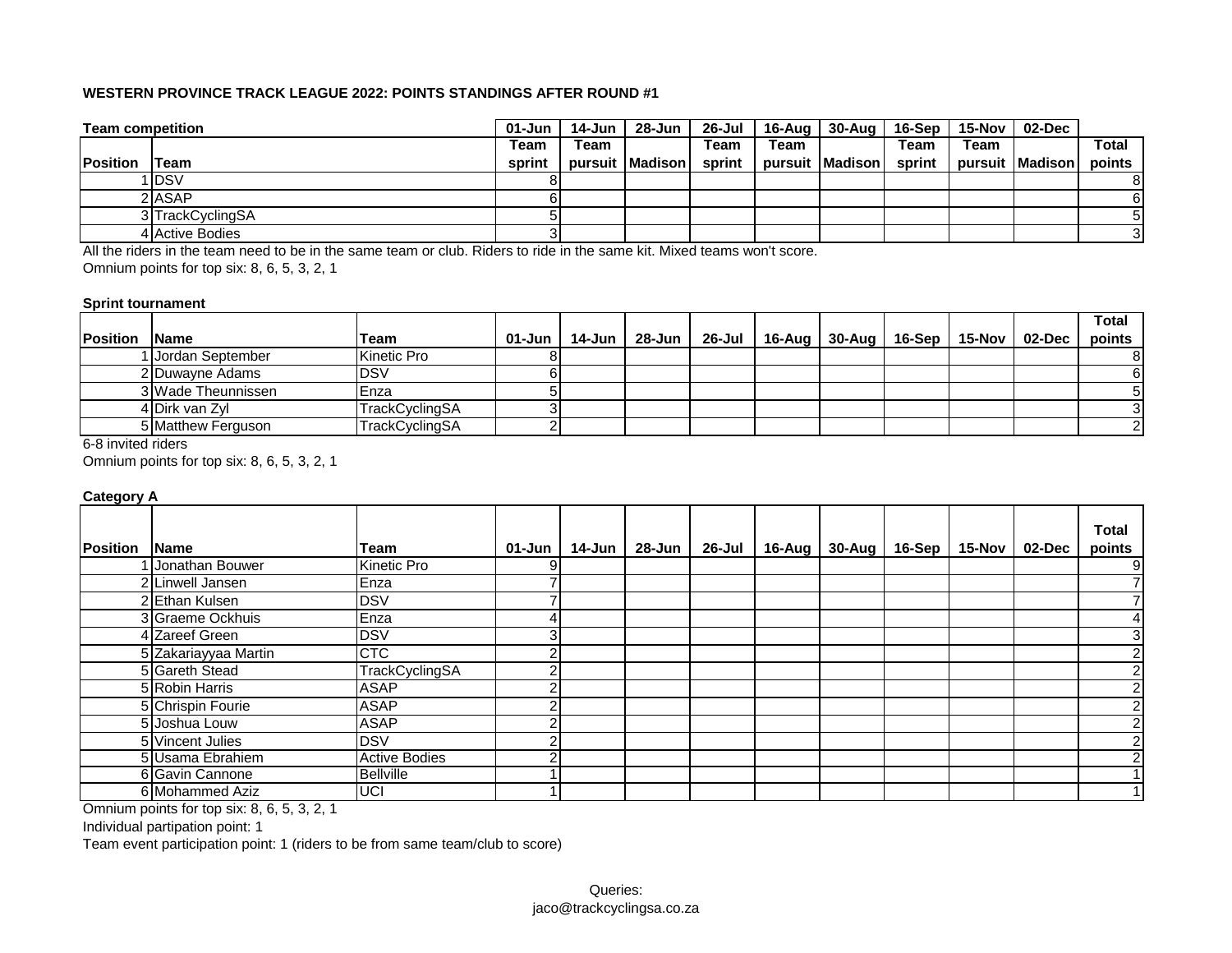**Category B**

|                 |                     |                      |        |        |        |           |                       |          |        |        | <b>Total</b>   |
|-----------------|---------------------|----------------------|--------|--------|--------|-----------|-----------------------|----------|--------|--------|----------------|
| <b>Position</b> | <b>Name</b>         | Team                 | 01-Jun | 14-Jun | 28-Jun | $26$ -Jul | 16-Aug $\vert$ 30-Aug | $16-Sep$ | 15-Nov | 02-Dec | points         |
|                 | Theo Williams       | <b>DSV</b>           |        |        |        |           |                       |          |        |        | 9              |
|                 | 2 Jonavin Arries    | <b>DSV</b>           |        |        |        |           |                       |          |        |        |                |
|                 | 3 Fuad Hassan       | UCI                  |        |        |        |           |                       |          |        |        | 61             |
|                 | 4 Ismail Clark      | <b>Active Bodies</b> |        |        |        |           |                       |          |        |        | 5.             |
|                 | 5 Leon Steenkamp    | <b>Bellville</b>     |        |        |        |           |                       |          |        |        | 3 <sup>1</sup> |
|                 | 6 Muhammad Saralina | Phoenix              |        |        |        |           |                       |          |        |        | ົ              |
|                 | 6 Ansaar Jacobs     | <b>Active Bodies</b> |        |        |        |           |                       |          |        |        |                |
|                 | 7 Liam De Wall      | <b>Active Bodies</b> |        |        |        |           |                       |          |        |        |                |
|                 | 7 Rushin Fortain    | <b>Active Bodies</b> |        |        |        |           |                       |          |        |        |                |
|                 | 7 Tashreeg Dollie   | Kinetic              |        |        |        |           |                       |          |        |        |                |

Omnium points for top six: 8, 6, 5, 3, 2, 1

Individual partipation point: 1

Team event participation point: 1 (riders to be from same team/club to score)

#### **Women**

|                 |                              |                    |            |          |  |                                                              |  |  | <b>Total</b> |
|-----------------|------------------------------|--------------------|------------|----------|--|--------------------------------------------------------------|--|--|--------------|
| <b>Position</b> | lName                        | <b>Team</b>        | $01 - Jun$ | 14-Jun l |  | 28-Jun   26-Jul   16-Aug   30-Aug   16-Sep   15-Nov   02-Dec |  |  | points       |
|                 | l <b>I</b> Maroesika Matthee | Reach for Rainbows |            |          |  |                                                              |  |  |              |
|                 | 2 Charlissa Schultz          | <b>IEden</b>       |            |          |  |                                                              |  |  |              |
|                 | 3 Jessie Munton              | Kinetic            |            |          |  |                                                              |  |  |              |
|                 | 4 Amber Hindmarch            | Kinetic            |            |          |  |                                                              |  |  |              |
|                 | 5 Fjorn Lackey               | IDSV               |            |          |  |                                                              |  |  |              |

Omnium points for top six: 8, 6, 5, 3, 2, 1

Individual partipation point: 1

Team event participation point: 1 (riders to be from same team/club to score)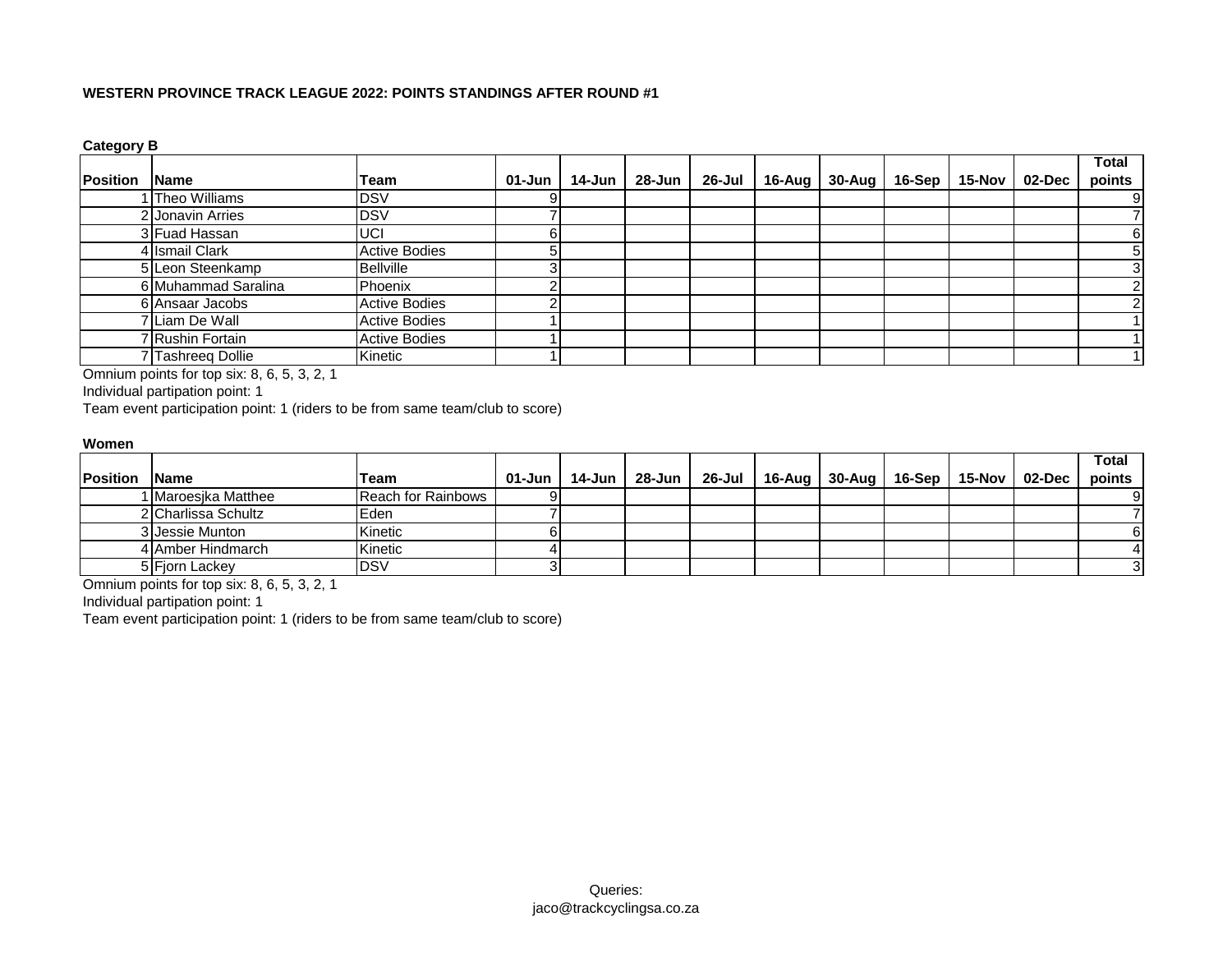**U11 Boys**

|          |                               |      |        |        |        |        |        |        |        |        |        | Tota.  |
|----------|-------------------------------|------|--------|--------|--------|--------|--------|--------|--------|--------|--------|--------|
| Position | <b>IName</b>                  | Team | 01-Jun | 14-Jun | 28-Jun | 26-Jul | 16-Aug | 30-Aug | 16-Sep | 15-Nov | 02-Dec | points |
|          | 1 Mughammad<br>'Yaqeen Arnold |      |        |        |        |        |        |        |        |        |        |        |

Omnium points for top six: 8, 6, 5, 3, 2, 1

Individual partipation point: 1

# **U13 Boys**

|                  |                     |      |        |        |          |  |                                   |                 | Total  |
|------------------|---------------------|------|--------|--------|----------|--|-----------------------------------|-----------------|--------|
| <b>IPosition</b> | <b>IName</b>        | Team | 01-Jun | 14-Jun | 28-Jun I |  | 26-Jul   16-Aug   30-Aug   16-Sep | 15-Nov   02-Dec | points |
|                  | 1  Mughammad Arnold |      |        |        |          |  |                                   |                 |        |
|                  | 2 Zac Solomon       |      |        |        |          |  |                                   |                 |        |
|                  | 3 Nur Dollie        |      |        |        |          |  |                                   |                 |        |

Omnium points for top six: 8, 6, 5, 3, 2, 1

Individual partipation point: 1

#### **U15 Boys**

|          |                   |             |        |        |        |                                                     |  |  | <b>Total</b> |
|----------|-------------------|-------------|--------|--------|--------|-----------------------------------------------------|--|--|--------------|
| Position | <b>Name</b>       | <b>Team</b> | 01-Jun | 14-Jun | 28-Jun | 26-Jul   16-Aug   30-Aug   16-Sep   15-Nov   02-Dec |  |  | points       |
|          | 1 Noah September  |             |        |        |        |                                                     |  |  | 91           |
|          | 2 Cameron Marais  |             |        |        |        |                                                     |  |  |              |
|          | 3 Cameron Wilcox  |             |        |        |        |                                                     |  |  |              |
|          | 4 Tristan McGiven |             |        |        |        |                                                     |  |  |              |
|          | 5 Adrian Jacobs   |             |        |        |        |                                                     |  |  |              |
|          | 6 Yahjaa Martin   |             |        |        |        |                                                     |  |  |              |
|          | 7 Zain Solomons   |             |        |        |        |                                                     |  |  |              |
|          | 8 Zuhair Titus    |             |        |        |        |                                                     |  |  |              |

Omnium points for top six: 8, 6, 5, 3, 2, 1

Individual partipation point: 1

### **U17 Girls**

|          |                  |      |        |        |        |            |        |        |        |        |        | Total  |
|----------|------------------|------|--------|--------|--------|------------|--------|--------|--------|--------|--------|--------|
| Position | <b>IName</b>     | Team | 01-Jun | 14-Jun | 28-Jun | $26 -$ Jul | 16-Aug | 30-Aug | 16-Sep | 15-Nov | 02-Dec | points |
|          | Marais<br>∣lErin |      |        |        |        |            |        |        |        |        |        | 91     |

Omnium points for top six: 8, 6, 5, 3, 2, 1

Individual partipation point: 1